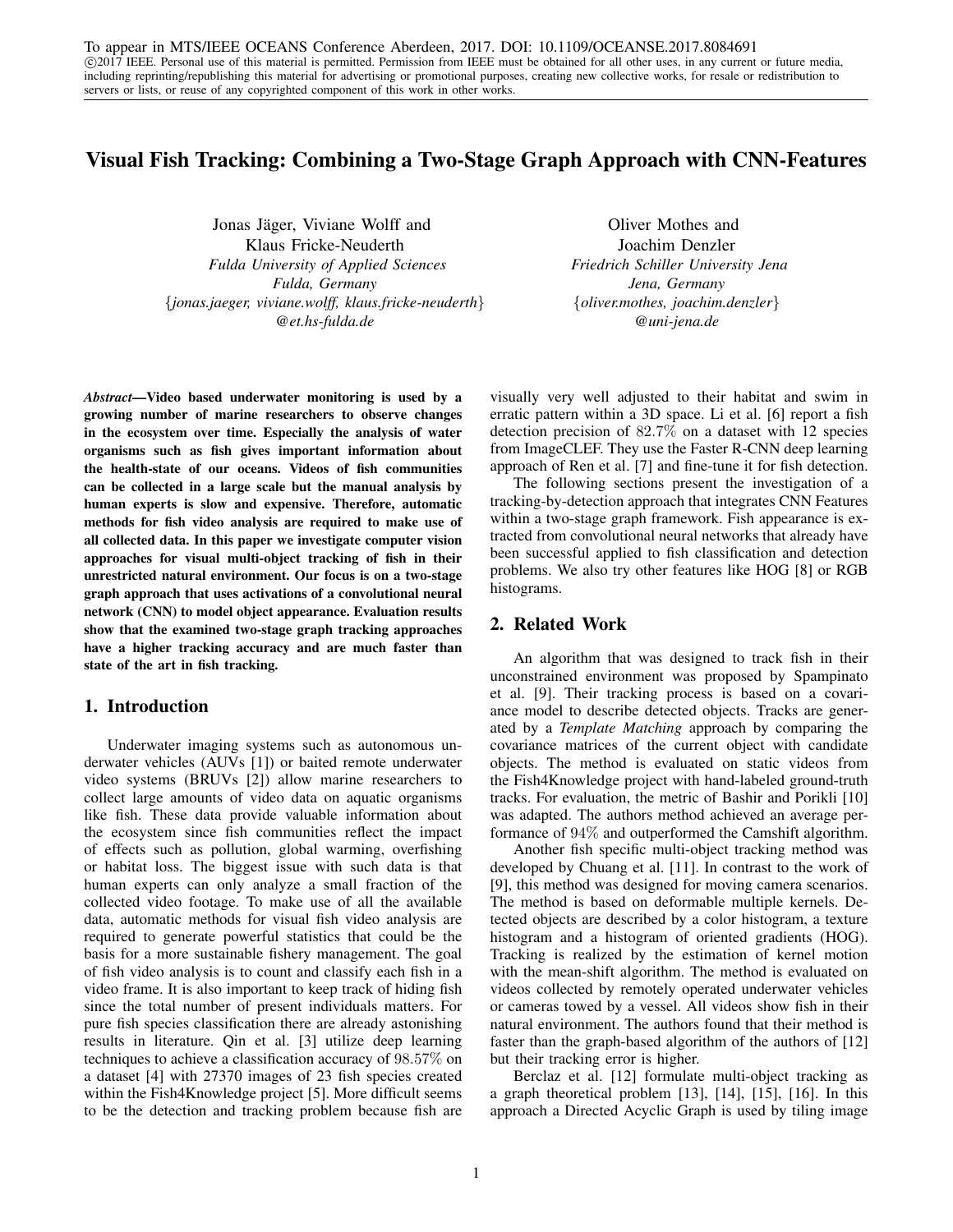frames of a sequence. Detections based inside of the tiles are used as node layers of the graph and a k-shortestpath algorithm extracts correct object paths. Consequently, only one object can exist in a single tile which can evoke problems with object occlusions. Furthermore, the runtime of the offline tracker is very dependent on the resolution of the tile grid. In our graph-based tracking approach based on the method of [16] two graphs are used to overcome both disadvantages of occlusions and runtime.

The contribution of this paper is an investigation how well appearance features work in a two-stage graph-based tracking framework. We also adapted the method of [16] to fish tracking, which shows best performance of all tested approaches in our setup.

## 3. Deep Tracking-by-Detection

Our method combines the two-stage graph-based tracking approach of Mothes and Denzler [16] with CNN features [17] for object appearance modeling. The first stage extracts segments of robust object trajectories in an acyclic directed graph by finding shortest paths. CNN features are incorporated by defining the visual difference of two detections as the L2-norm of their feature vectors. In the second stage a similar graph of tracklets is formulated and tracks are extracted by finding again the shortest paths.

### 3.1. Deep Features

Our feature representation is based on the activations of a specific layer in a convolutional neural network (CNN). Figure 1 shows a schematic illustration of such a neural network. It consists of different types of layers that are connected in hierarchical order. Each layer in a network contains a specific number of neurons that will respond to the output of the previous layer.

The CNN in Figure 1 contains two main building blocks of a CNN architecture - convolutional and fully-connected layers. *Conv1* to *Conv5* indicate convolutional layers and *FC6* to *FC7* fully-connected layers. Neurons in a convolutional layer are organized as filter-kernels that respond to specific patterns in an image.

During the training process a CNN learns a world model based on the dataset that is used. In case of the ImageNet [18] dataset that was used to train our models a world representation is based on 1000 different object classes (e.g. fish, car, human, ...).

After training, an input image can be feed into the network and all neurons will react based on the learned model. Donahue et al. [17] found that these neural activations are powerful generic feature representations even if the net was not trained with images in the domain where features should be extracted for. They also mentioned that the feature representation can be further improved by finetuning a pretrained model to a specific domain, which is the SeaCLEF [19] dataset in our case. Therefore a much smaller dataset can be used than for the initial training. Zeiler and Fergus [20] show that in the first layer low level features



Figure 1. Schematic illustration of a convolutional neural network (CNN) in the style AlexNet [21] architecture. *Conv1* to *Conv5* indicate convolutional layers. *FC6* and *FC7* are fully-connected layers.

such as color or edge representations are learned and in the later stages higher level features can be observed.

For our tracking method we feed cropped bounding boxes that mark a fish inside a video frame into the network. The bounding boxes are provided as ground-truth information by the used dataset. As network architectures we used AlexNet [21] and VGG-19 [22] for our experiments. Both models have been pretrained on the ImageNet [18] dataset. We also adapted AlexNet to our fish problem by fine-tuning the model with the provided species sample images of the SeaClef dataset. See Section 4.1 for more information on the used dataset.

### 3.2. Graph-based Tracking

To find the motion trajectories of moving objects through the whole sequence, a reliable tracking algorithm is necessary. In the following section a two-staged graph-based tracking approach based on [16] is used for associating the detection results of Section 3.1. In the first stage the algorithm searches matching detections in different frames, which have strong similar properties, like appearance and position, and extract them to small trajectories (*Tracklet Extraction*). In the second stage, then the so-called tracklets are linked together to whole object trajectories (*Tracklet Linking*) with a similar strategy.

Using two stages for tracking has the effect that we can handle long-term occlusions and accelerate the whole tracking process instead of using a single stage like the approach of [12].

#### Tracklet Extraction

To find matched detections in single frames we formulate a Directed Acyclic Graph (DAG)  $G$  where every node is represented by a detection hypothesis  $h_{t,i}$  of Section 3.1. Detection hypotheses are defined by  $H = \{H_0, ..., H_T\}$ with  $H_t = \{h_{t,0},...,h_{t,K_t}\}\$  where  $h_{t,i}$  represents the  $i^{th}$  detection hypothesis of frame t in our sequence. Additionally, a source node  $h_{source}$  and a sink node  $h_{sink}$ are added to the DAG  $\mathcal{G} = (H, E, d), E \subseteq H \times H$ . Both are fully connected to all other nodes of the DAG. All other nodes  $h_{t,i}$  are connected to  $h_{t+\Delta t,j}$ . The graph  $\mathcal G$  is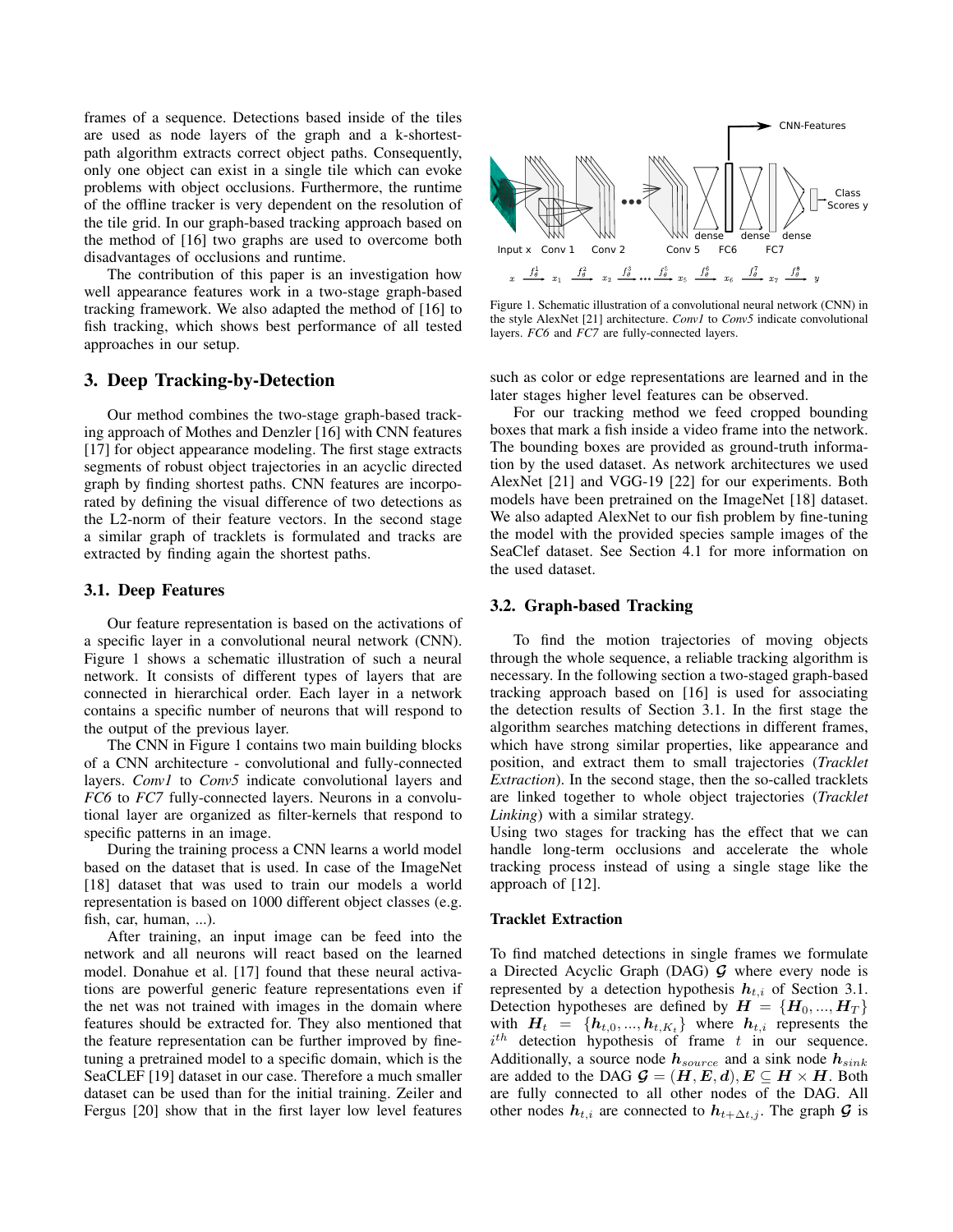



Figure 2. Tracklet Extraction - Initially, in the first stage the tracking algorithm generates a DAG of detection hypotheses and extracts a number of detection nodes of neighboring frames to create short confident paths (tracklets) with a high matching probability.

illustrated in Figure 2. The single edge weights between nodes of the DAG are defined in the following non-negative edge cost function  $d : H \times H$  with P detection features:

$$
d(\boldsymbol{h}_{t,i}, \boldsymbol{h}_{t+\Delta t,j}) = \sum_{p=0}^{P} \alpha_p \cdot d_p(\boldsymbol{h}_{t,i}, \boldsymbol{h}_{t+\Delta t,j})
$$
\n
$$
r.t. \quad \Delta t > 0
$$
\n(1)

where  $d_p$  are sub-weights of the detection features scaled by a factor  $\alpha_p$  which regularizes the influence of the individual tracking priors. As detection features the temporal distance, the euclidean distance of the detections or appearance dissimilarities can be used. To extract only reliable path segments in the first stage, thresholds  $\theta_{min}$  and  $\theta_{max}$  must be defined for every sub-weight such that:  $\theta_{min} \leq d_p \leq \theta_{max}$ . Subsequently, we set all edges which do not match this precondition to infinity.

Now, applying iteratively a shortest path algorithm like *Dijkstra* [23] to  $G$  finds reliable segments of object trajectories. After extraction, every weights of the shortest path in the graph is set to infinity to prevent multiextractions. All extracted tracklets are then used in the second stage of the tracking approach.

#### Tracklet Linking

The confident paths segments of the first stage are now linked together to whole object trajectories. The extracted tracklet hypotheses  $H' = \{\tau_0, ..., \tau_{K'}\}$  build another DAG  $\mathcal{G}' = (\mathbf{H}', \mathbf{E}', \mathbf{d}'), \mathbf{E}' \subseteq \mathbf{H}' \times \mathbf{H}'$  illustrated in Figure 3. Every tracklet hypothesis  $\tau_i$  represented as node in  $\mathcal{G}'$  is connected to the virtual source node  $\tau_{source}$ and sink node  $\tau_{sink}$  and is fully connected to tracklet nodes beginning in the following frames of the sequence. The non-negative cost function  $d' : H' \times H'$  with

$$
d'(\tau_{t,i}, \tau_{t+\Delta t,j}) = \sum_{p=0}^{P} \beta_p \cdot d'_p(\tau_{t,i}, \tau_{t+\Delta t,j})
$$
  
*r.t.*  $t_{max}(\tau_i) < t_{min}(\tau_j)$  (2)

Figure 3. Tracklet Linking - In the second stage the extracted tracklets of the algorithms first stage with similar properties are linked to each other to whole object trajectories.

defines the single edge weights of  $G'$  again with single prior sub-costs  $d'_p$  like in Equation 1 of the algorithms first stage. These sub-costs are based on the detection features of  $t_{max}(\tau_i)$  and  $t_{min}(\tau_j)$  and were scaled by the factor  $\beta_p$ . Similar, like in the algorithms first stage, the P subcosts  $d'_p$  can be computed by using the detection features of the single detections inside the tracklets. Here, the mean of appearances or the mean velocities–based on the spatial position–of the single tracklets can be used. Finally, again a shortest path algorithm is applied to the graph  $\mathcal{G}'$  and iteratively the single shortest paths are extracted. In order to prevent the extraction of the same path, all weights of an extracted path are set to infinity.

#### 3.3. Incorporating a CNN appearance model

As a detection features for the graph-based tracking approach of Section 3.2 , we incorporate the extracted CNN features of our detections of Section 3.1 as appearance model. As described in Section 3.1 a CNN feature vector x is obtained by extracting the neuronal activations of a specific layer in a convolutional neural network. We define an appearance measure as the Euclidean distance of  $L_2$ normalized CNN features. In addition to the appearance measure we use a temporal distance as edge cost between two detections in the graphs. When detection one is in frame n and detection two in frame  $n + m$ , the temporal distance is defined as  $n - (n + m) - 1$ .

As preconditions we use a maximum search radius in 2D space, a maximum change in object size and a maximum number of frames that can be skipped in order to assign a detection to a track.

### 4. Experiments

To evaluate our algorithm we used the CLEAR MOT metrics proposed by Bernardin and Stiefelhagen [24] for multi-object tracking scenarios. We further used a subset of the SeaCLEF 2016 fish video dataset [19] to compare our approach to other trackers.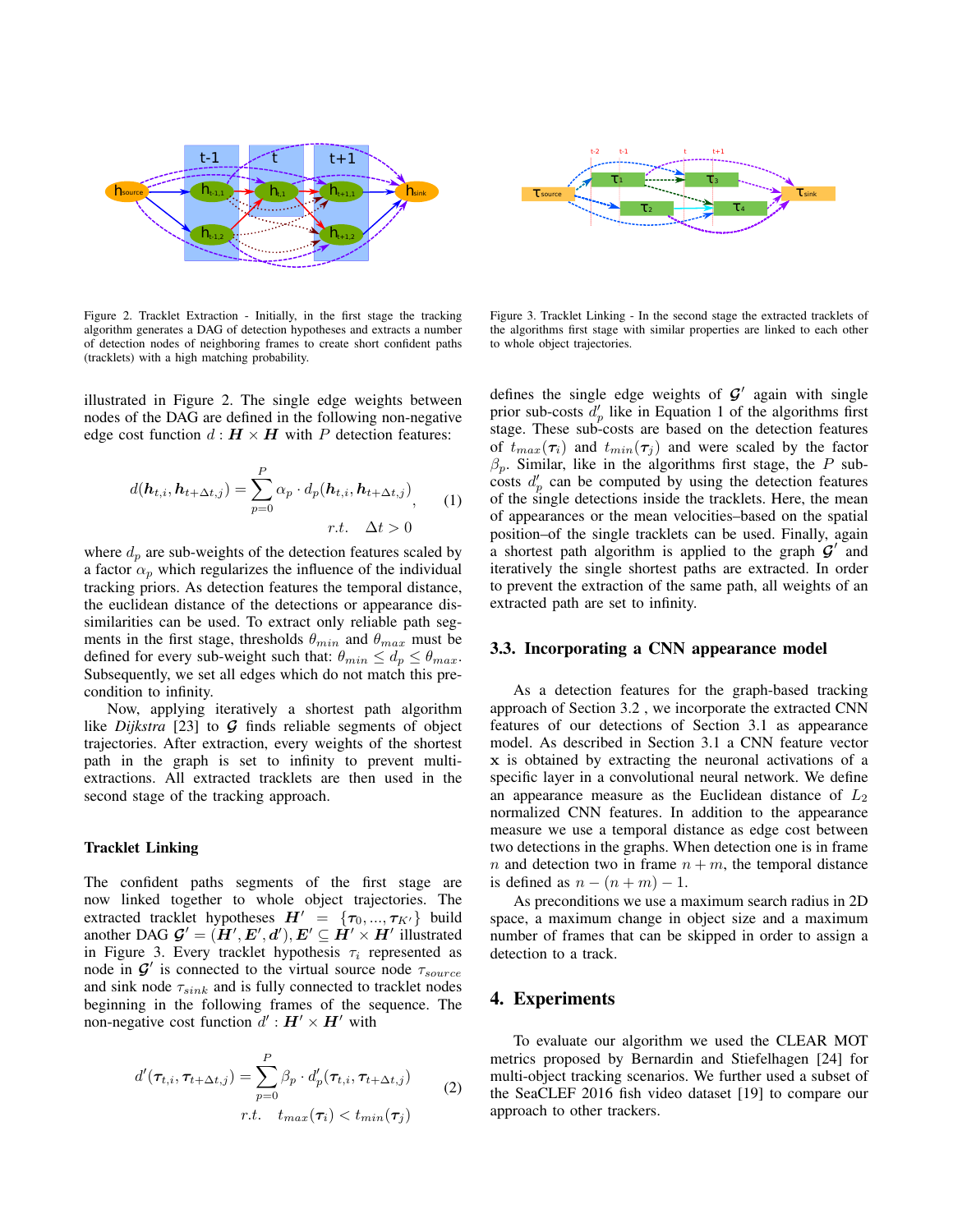

Figure 4. SeaCLEF dataset - Example frames with bounding boxes and track ids.

| TABLE 1. ANALYSIS OF USED FISH DATASET IN TERMS OF FRAMES PER |
|---------------------------------------------------------------|
| VIDEO, TRACKS PER VIDEO, DETECTIONS PER VIDEO AND MEAN        |
| DETECTIONS PER FRAME.                                         |

| Video name | frames | tracks | detections | detections(pf) |
|------------|--------|--------|------------|----------------|
| 3939.      | 290    | 54     | 318        | 1.8            |
| e5ba       | 552    | 32     | 519        | 1.2            |
| $07ba$     | 287    | 20     | 247        | 1.3            |
| 9c33       | 287    | 18     | 225        | 1.4            |
| $7c$ ad    | 243    | 4      | 65         | 1.2.           |
| 5996       | 274    | 41     | 216        | 1.6            |
| 390b       | 275    | 101    | 693        | 2.7            |
| 9a6b       | 282    | 59     | 687        | 2.6            |
| $0b21$ .   | 612    | 14     | 316        | 1.7            |
| 2a69.      | 845    | 10     | 286        | 1.0            |
| mean       | 395    | 35     | 357        | 1.7            |

### 4.1. Data

The SeaCLEF subset (see also [25]) consists of more than 20000 training images of 15 fish species and ten videos annotated with bounding boxes. Each annotation was agreed by two expert annotators. Additional ground truth track annotations have been added by the authors of this paper.

Figure 4 shows example frames from four different videos of the SeaCLEF dataset. It presents coral reef species in their natural environment. The video footage was recorded by the Fish4Knowledge [5] project using static underwater cameras. Special challenges in this dataset are the low resolutions of  $320x240$  pixel and  $640x480$  pixel and the changing lightning conditions in the scenes. A more detailed analysis of available ground-truth data for the used fish dataset can be seen in Table 1.

#### 4.2. Implementation Details

The implementation of our two-stage graph algorithm is based on Python using the igraph [26] library. We further use

TABLE 2. TRACKING PERFORMANCE IN TERMS OF CLEAR MOT AND RUNTIME ON THE DESCRIBED SUBSET OF SEACLEF [19] FISH VIDEOS. EACH ROW REPRESENTS THE MEAN PERFORMANCE OF A SPECIFIC ALGORITHM FOR ALL 10 VIDEOS OF THE DATASET. OUR METHOD IS TSG-CNN.

| Method              | МОТА  | <b>MOTP</b> | <b>IDSW</b> | time       |
|---------------------|-------|-------------|-------------|------------|
| TSG-J [14]          | 29.96 | 59.70       | 0.3         | 1.66s      |
| <b>GMMCP</b> [15]   | 31.44 | 83.35       | 0.5         | 40.36s     |
| Berclaz [12]        | 63.40 | 100.00      | 4.1         | $4h$ $21m$ |
| TSG-Combined        | 87.6  | 100.00      | 2.7         | $2m$ 42s   |
| <b>TSG-CNN-Alex</b> | 87.6  | 100.00      | 2.7         | $2m$ 19s   |
| TSG-CNN-VGG         | 87.6  | 100.00      | 2.7         | $4m$ 30s   |
| TSG-CNN-AlexFish    | 87.6  | 100.00      | 2.4         | $2m$ 36s   |
| <b>TSG-M [16]</b>   | 87.75 | 100.00      | 2.0         | 4s         |

the caffe [27] framework for CNN fine-tuning and to extract CNN features. All experiments were performed on a linux machine with the following hardware setup: Intel Xeon CPU E5-2620 v3 2.4Ghz, 32GB of RAM and a Geforce TitanX 12GB. For CPU computations a single core was used.

GPU hardware requirements are strongly dependent on the CNN architecture that is used for feature extraction. When using AlexNet we were also able to run our algorithm on a Quadro K620M with 2GB GPU memory.

Our algorithm depends on 14 different hyperparameters. This parameters have been determined empirical with the characteristics of the fish dataset in mind.

#### 4.3. Comparison to other Trackers

Table 2 shows experimental results of the tracking performance in terms of CLEAR MOT and runtime. As input for all trackers ground-truth detections have been used.

TSG-J and TSG-M indicate the two-stage graph based approach of Jiang et al. [14] and the refined method of Mothes and Denzler [16] at which our work TSG-CNN is based on. The suffix in TSG-CNN describes the CNN model that was used for feature extraction. TSG-CNN-Alex indicates that AlexNet was used and AlexFish is the fine-tuned version adapted to the fish dataset. In both nets features were extracted from layer Conv5. In case of VGG-Net we used features from layer Conv54. TSG-Combined in Table 2 means that we combined temporal, spatial and CNN distances to calculate the edge cost in the graph to describe the relationship between detections. So we combined the TSG-CNN approach with TSG-M. As precondition for the TSG experiments in Table 2 we used a maximum search radius of 10% in 2D space related to the image size. For TSG-M we used the same python base implementation as for TSG-CNN. The hyperparameters for the TSG experiments in this section are fixed for all TSG approaches.

TSG-J completely missed all tracks in 4 out of 10 videos which results in low MOTA/MOTP values and also in a low number of id switches (IDSW). For our experiments with TSG-J we used the original C++ implementations provided by the authors. We also tested the GMMCP tracker of Dehghan et al. [15] and the graph based approach of Berclaz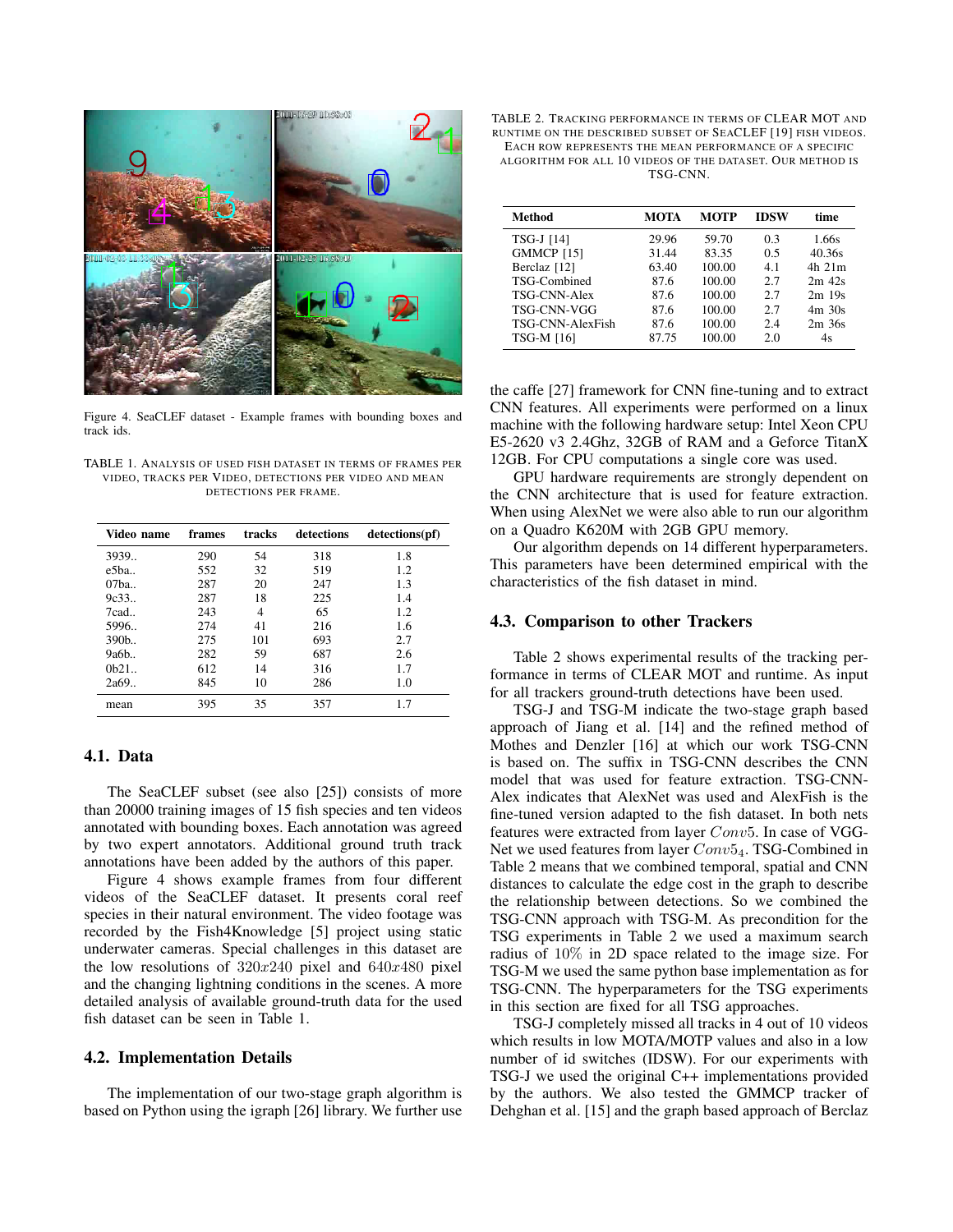

Figure 5. Performance of two-stage graph tracking for different features depending on the appearance weight. CNN, HOG, Gray-Histogram and RGB-Histogram. CNN features have been extracted from layer Conv5 in AlexNet.

et al. [12]. For the GMMCP tracker we used the original Matlab implementation provided by the authors. In the case of Berclaz a C++ reimplementation is used. The GMMCP tracker seems to have difficulties when applied to fish tracking scenarios and has low performance in terms of CLEAR MOT. While the method of Berclaz works much better than GMMCP it has a lower accuracy, more id switches and is much slower compared to our approach.

When comparing TSG-CNN-Alex with TSG-CNN-VGG it seems that deeper architectures for feature extraction do not improve the tracking performance but need more processing time. Only the fine-tuned TSG-CNN-AlexFish method has slightly less id switches.

Best performance in our experiments showed the method of Mothes and Denzler [16] TSG-M. It has a slightly higher accuracy than the TSG-CNN algorithms and less id switches while it is much faster. The combination of the TSG-M and TSG-CNN approach (TSG-Combined) results in no improvement of the tracking performance. This indicates that spatial distance of detections is equal or better suited to assign detections to tracks than CNN features. This also means that appearance features might be useful in scenarios where spatial distance is no good indicator for track assignment.

### 4.4. CNN vs other features

We where also interested in the question how other features work in the two-stage graph-based tracking framework. Therefore, HOG features, Grayscale histograms and RGB histograms have been tested in addition to CNN features to describe detected objects.

Figure 5 shows results for MOTA and IDSW depending on the appearance weight which controls the influence of



Figure 6. Performance of two-stage graph tracking when comparing TSG-M, TSG-CNN (AlexNet, Conv5) and the combination of both. Results for TSG-M depend on the spatial weight. TSG-CNN and TSG-Combined depend on the appearance weight. For TSG-Combined the spatial weight is fixed to  $1.0$ .

the appearance measure to the overall edge cost between two detections or tracklets in the graph. The precondition of a maximum search radius has been set to infinity in order to see only the influence of the appearance features to the tracking performance. This results in a higher MOTA but also in a higher number of id switches, that can be mainly controlled by the choice of an appropriate max search radius.

When looking at Figure 5 we see that CNN features work best and HOG features have worst performance. RGB and Grayscale histograms have almost same performance as CNN features when choosing the right value for the appearance weight. This indicates that the appearance of individual fish can be described equally well by CNN features and RGB or Grayscale histograms.

#### 4.5. Spatial vs CNN distance

Figure 6 shows a comparison of our TSG-CNN method, TSG-M [16] and the combination of both. Results for TSG-M depend on the spatial weight which controls the influence of the spatial distance between two detections to the tracking performance. TSG-CNN and TSG-Combined depend on the appearance weight. For TSG-Combined the spatial weight is fixed to 1.0. As in Section 4.4 the maximum search radius is set to infinity.

We see that TSG-M has best accuracy and lowest number of id switches. The combined method has lower performance than TSG-M but is better than TSG-CNN. Thus, spatial distance is better suited to find objects for a track than an appearance measure for the problem of fish tracking.